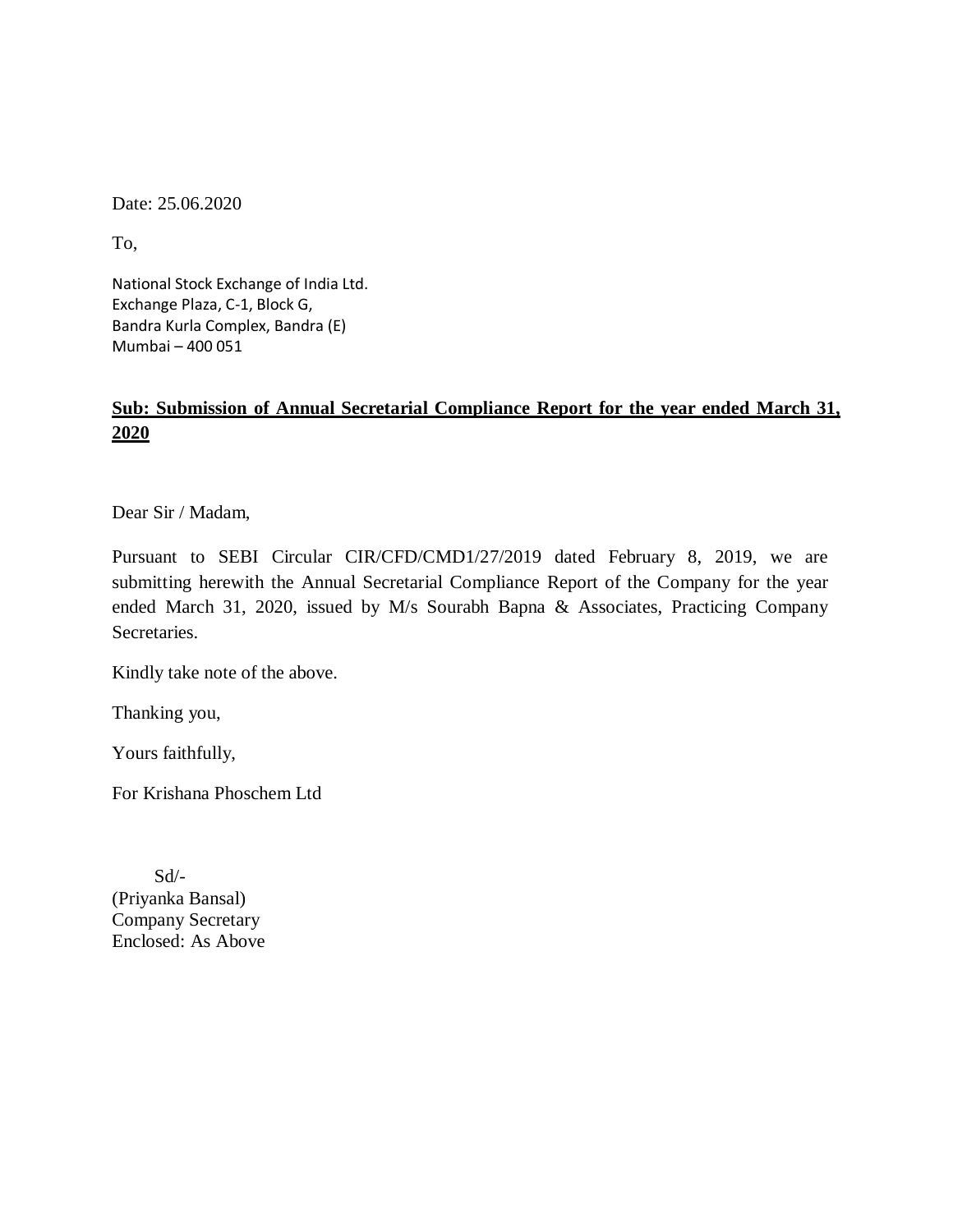## **"Annexure-A"**

#### **Secretarial compliance report of Krishana Phoschem Limited for the year ended 31.03.2020 {CIN: L24124RJ2004PLC019288)**

I Sourabh Bapna & Associates, Practicing Company Secretaries, have examined:

(a) all the documents and records made available to us and explanation provided by Krishana Phoschem Limited ("the listed entity"),

(b) the filings/ submissions made by the listed entity to the stock exchanges,

(c) website of the listed entity,

(d) any other document/ filing, as may be relevant, which has been relied upon to make this certification,

for the year ended 31.03.2020 ("Review Period") in respect of compliance with the provisions of:

(a) the Securities and Exchange Board of India Act, 1992 ("SEBI Act") and the Regulations, circulars, guidelines issued thereunder; and

(b) the Securities Contracts (Regulation) Act, 1956 ("SCRA"), rules made thereunder and the Regulations, circulars, guidelines issued thereunder by the Securities and Exchange Board of India ("SEBI");

The specific Regulations, whose provisions and the circulars/ guidelines issued thereunder, have been examined, include:-

(a) Securities and Exchange Board of India (Listing Obligations and Disclosure Requirements) Regulations, 2015;

(b) Securities and Exchange Board of India (Issue of Capital and Disclosure Requirements) Regulations, 2018; (there were no events requiring compliance during the Review Period)

(c) Securities and Exchange Board of India (Substantial Acquisition of Shares and Takeovers) Regulations, 2011;

(d) Securities and Exchange Board of India (Buyback of Securities) Regulations, 2018; **Not**

#### **Applicable during the Financial Year**

(e) Securities and Exchange Board of India (Share Based Employee Benefits) Regulations, 2014; **Not applicable to the Company during the financial year**

(f) Securities and Exchange Board of India (Issue and Listing of Debt Securities) Regulations, 2008; **Not applicable to the Company during the financial year**

(g) Securities and Exchange Board of India (Issue and Listing of Non-Convertible and Redeemable Preference Shares) Regulations,2013; **Not applicable to the Company during the financial year**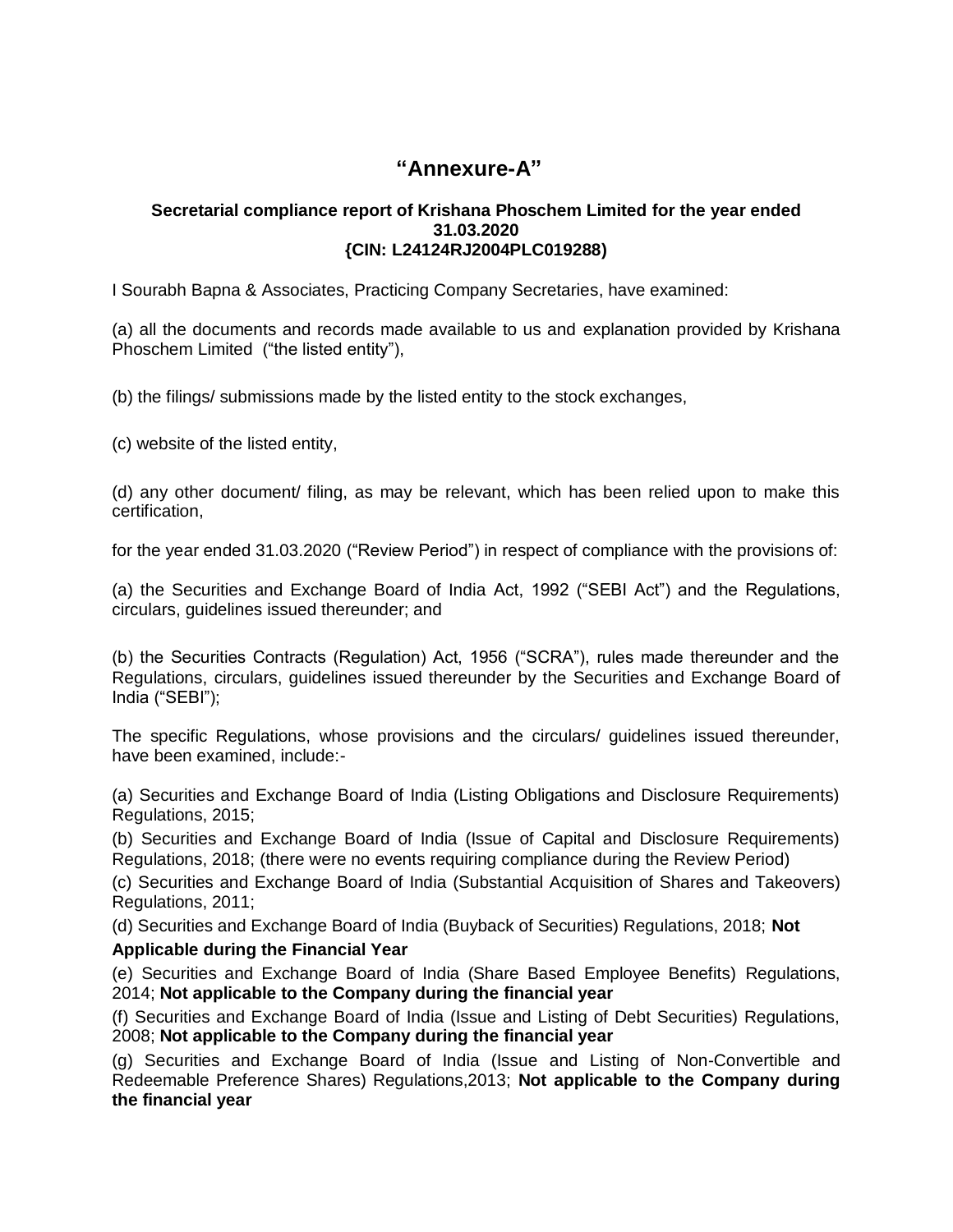(h) Securities and Exchange Board of India (Prohibition of Insider Trading) Regulations, 2015; and circulars / guidelines issued thereunder,

and based on the above examination, I hereby report that, during the Review Period for the year ended 31<sup>st</sup> March, 2020

(a) The listed entity has complied with the provisions of the above Regulations and circulars/ guidelines issued thereunder.

(b) The listed entity has maintained proper records under the provisions of the above Regulations and circulars/ guidelines issued thereunder in so far as it appears from my examination of those records.

(c) There were no actions taken against the listed entity/ its promoters/ directors/ material subsidiaries either by SEBI or by Stock Exchanges (*including under the Standard Operating Procedures issued by SEBI through various circulars)* under the aforesaid Acts/ Regulations and circulars/ guidelines issued thereunder in so far as it appears from my examination of those records.

(d) The reporting of actions by the listed entity to comply with the observations made in previous reports does not arise during the Review Period.

Sd/-

**Place: Bhilwara Sourabh Bapna & associates**

 **ACS: A51505**

**Date: 25.06.2020 C P No.: 19968**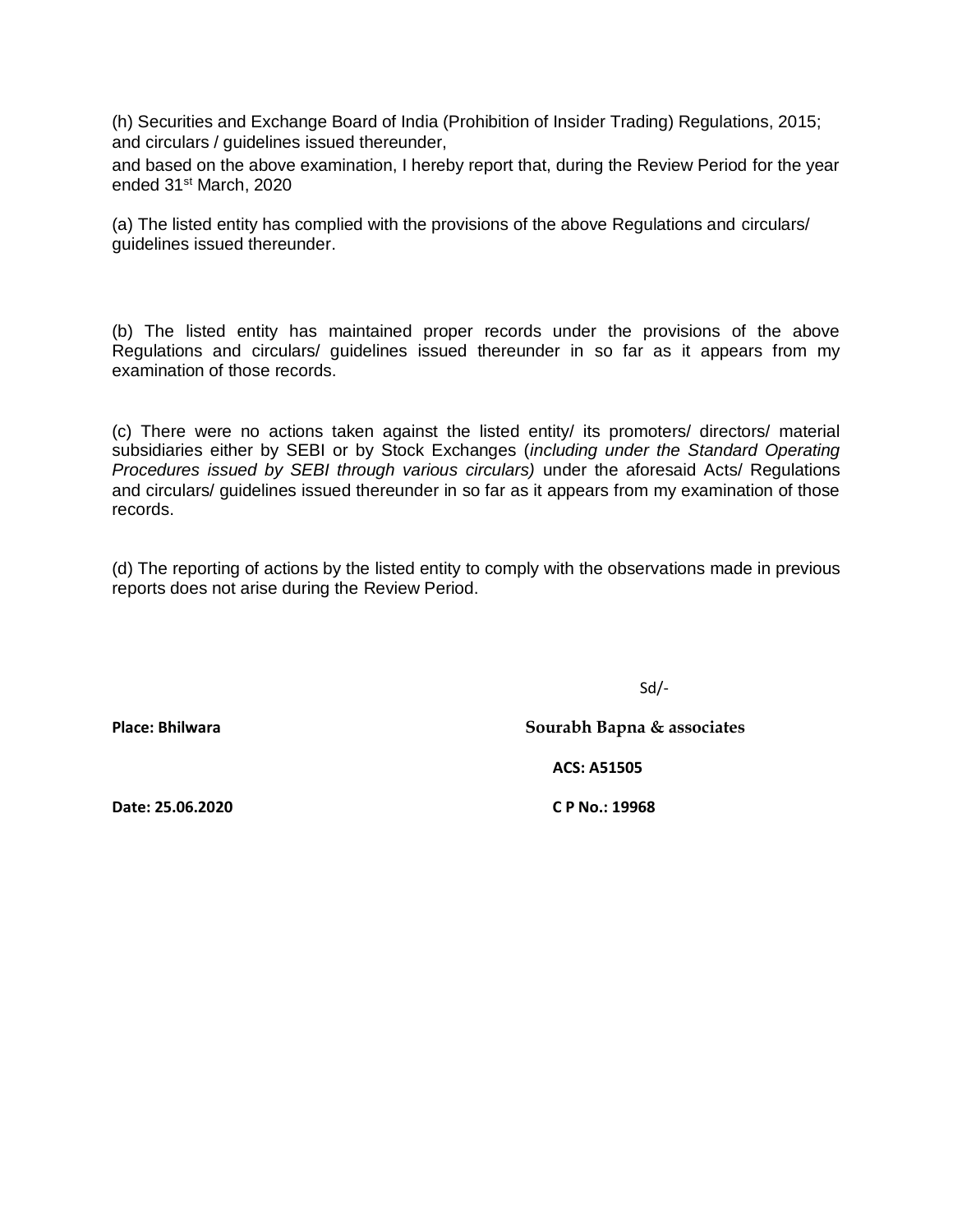### **GRTIN ZISAACCRAINEEZH** CIN No. 124124R12004PLC019288

www.krishnaphoschwm.com IEEEA PAGEM-SN SCIENCE FROM CENT



## **KRISHANA PHOSCHEM LIMITED**

(An ISO 5001:2015 Certified Company)

Date: 25.06.2020

TH.

hiational Stock Exchange of India Ltd. Exchange Plaza, C-1, Block G. Bandra Kurta Complex, Bandra (6). Mumbai - 400 051

## Sub: Submission of Annual Secretarial Compliance Report for the year ended March 31, 2020

Dem Sir / Madam.

Pursuant to SEBI Circular CIR/CFD/CMD1/27/2019 dated February 8, 2019, we are submitting herewith the Annual Secretarial Compliance Report of the Company for the year ended March 31, 2020, issued by M/s Sourabb Baptia & Associates, Practicing Company Secretaries.

Kindly take note of the above.

Thanking you,

Yours faithfully,

For Krishana Phoschern Ltd. For Krishana Phoschem Ltd.

Fayauke Bausal Authorized Signatory

(Priyanica Hamal). Company Secretary Enclosed: As Above

Registered off. : 5-0-20, Basement, R.C. Vyas Colony, Bhilwara (Raj.) (NDIA Ph., 01482-237104, 239091 Fax +91-1482-239/118 Works: 115-120, AKVN Industrial Area: Meghnager-457779, Distr. Jhabua (M.P.) Ph.: 07390-284939.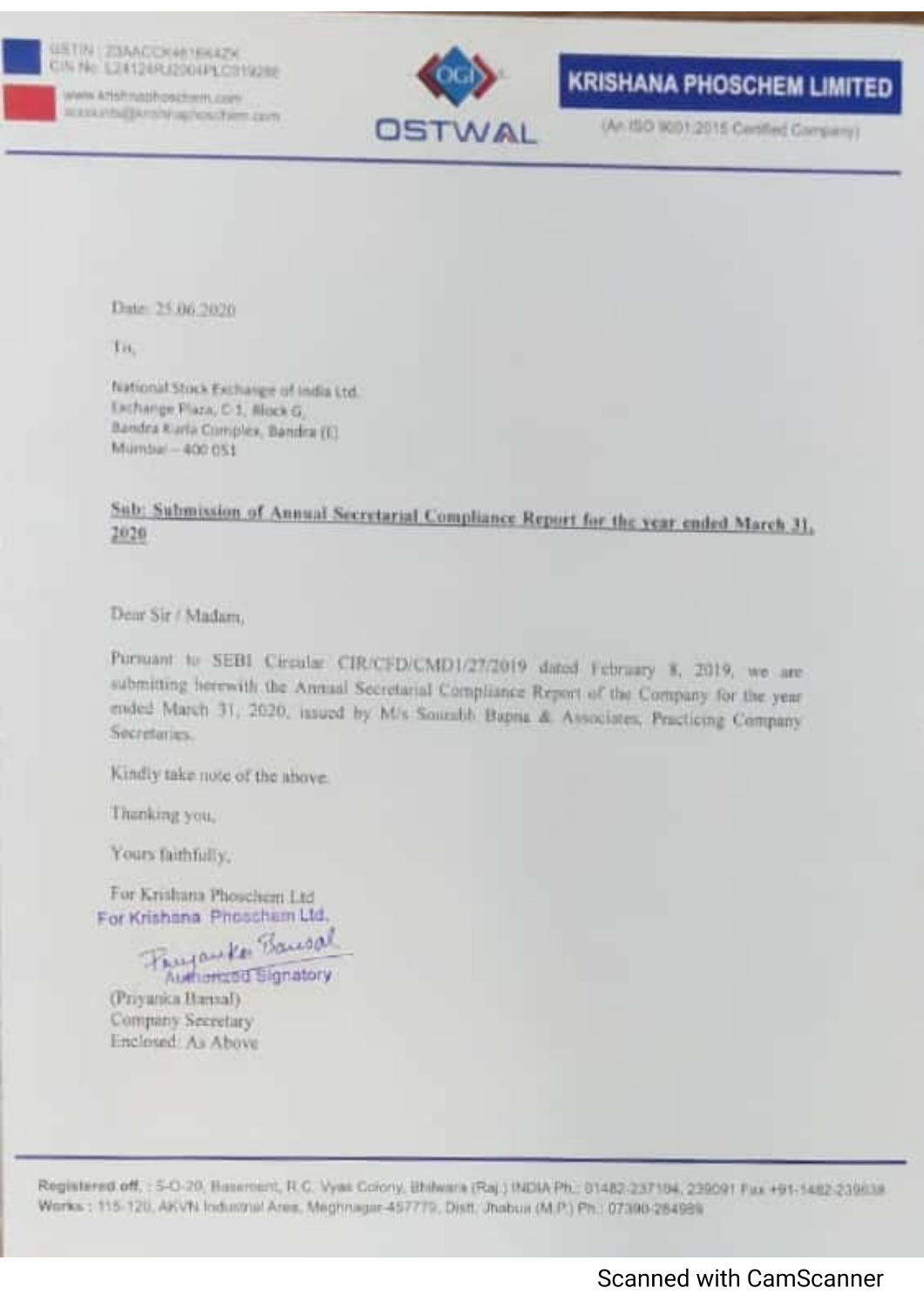# SOURABH BAPNA & ASSOCIATES

PEACTICING COMPANY SECRETARY (MEMBERSHIP NO. - A51505 & COP NO. 19965) REGISTERED ADDRESS- 2-6-11,12 R C VYAS COLONY, GIIILWARA- 311001

## "Annexure-A"

### Secretarial compliance report of Krishana Phoschem Limited for the year ended 31.03.2020 (CIN: L24124RJ2004PLC019288)

I Sourabh Bapna & Associates, Practicing Company Secretaries, have examined

(a) all the documents and records made available to us and explanation provided by Krishana. Phoschem Limited ("the listed entity").

(b) the filings/ submissions made by the listed entity to the stock exchanges,

(c) website of the listed entity.

(d) any other document/ filing, as may be relevant, which has been relied upon to make this certification.

for the year ended 31.03.2020 ('Review Period') in respect of compliance with the provisions of

(a) the Securities and Exchange Board of India Act, 1992 ("SEBI Act") and the Regulations. circulars, guidelines issued thereunder, and

(b) the Securities Contracts (Regulation) Act, 1956 ('SCRA'), rules made thereunder and the Regulations, circulars, guidelines issued thereunder by the Securities and Exchange Board of India ("SEBI"):

The specific Regulations, whose provisions and the circulars/ guidelines issued thereunder. have been examined, include -

(a) Securities and Exchange Board of India (Listing Obigations and Disclosure Requirements). Regulations, 2015

(b) Securities and Exchange Board of India (Issue of Capital and Disclosure Requirements) Requisions. 2018; (there were no events requiring compliance during the Review Period).

(c) Securities and Exchange Board of India (Substantial Acquisition of Shares and Takeovers). Regulations, 2011;

(d) Securities and Exchange Board of India (Buyback of Securities) Regulations, 2018; Not

Applicable during the Financial Year

(e) Securities and Exchange Board of India (Share Based Employee Benefits) Regulations. 2014; Not applicable to the Company during the financial year.

(f) Securities and Exchange Board of India (Issue and Listing of Debt Securities) Regulations. 2008; Not applicable to the Company during the financial year

**THA** fouroffique. No. **BU**L